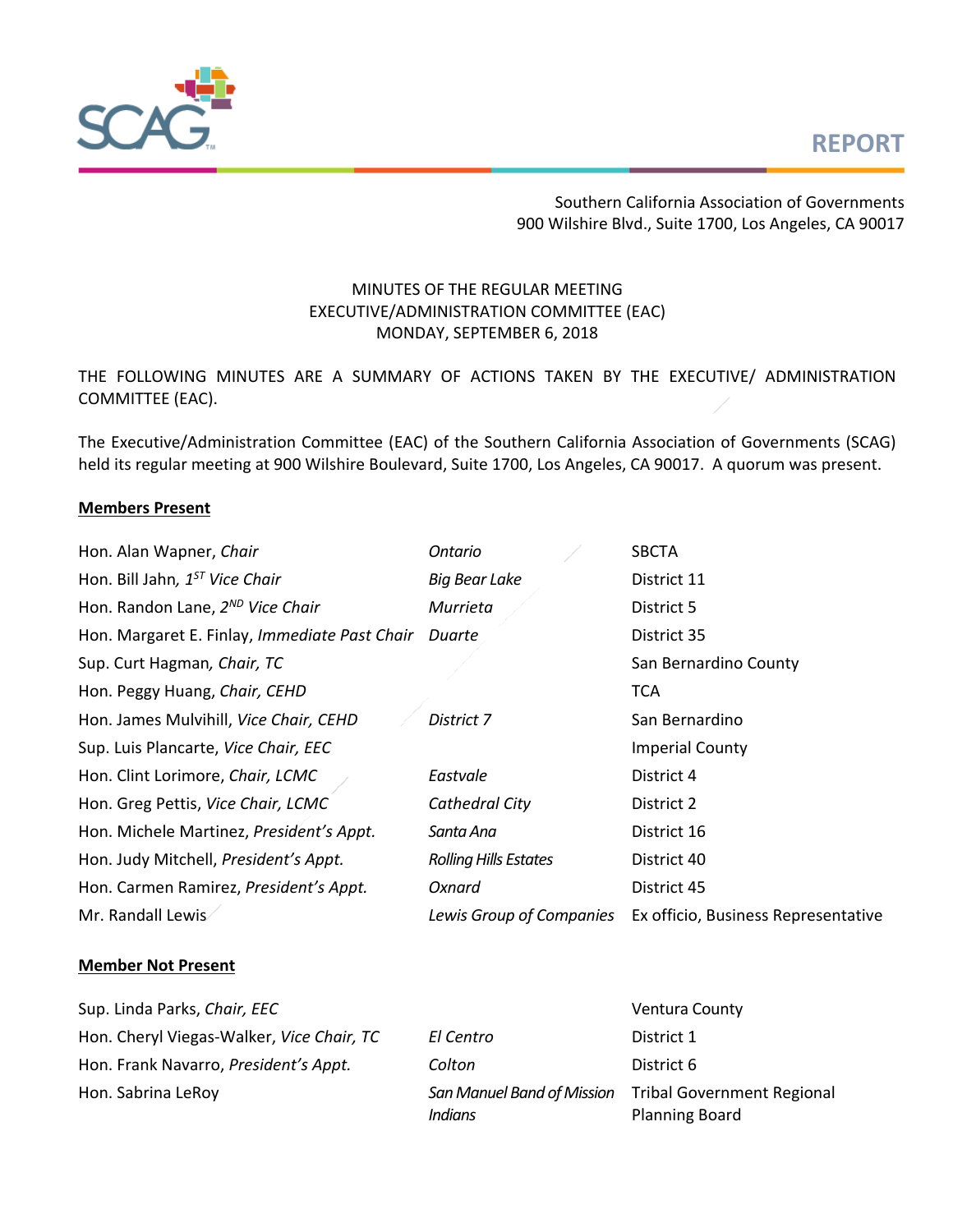## **Staff Present**

Hasan Ikhrata, Executive Director Darin Chidsey, Chief Operating Officer Art Yoon, Director of Policy and Public Affairs Frank J. Lizarraga, Jr., General Counsel Joann Africa, Chief Legal Counsel/Director of Legal Services Basil Panas, Chief Financial Officer Julie Loats, Chief Information Officer Tess Rey‐Chaput, Office of Regional Council Support

# **CALL TO ORDER AND PLEDGE OF ALLEGIANCE**

The Honorable Alan D. Wapner, called the meeting to order at 9:00 a.m. and asked LCMC Chair Clint Lorimore, Eastvale, District 4, to lead the Pledge of Allegiance.

President Wapner announced that SCAG staff has been working on implementing a new electronic voting system which will be used for today's meeting. A video which illustrated the features and functionality of the system was presented to the members. President Wapner stated the new e-voting system will enhance members' boardroom experience by utilizing touch‐screen voting, navigating a paperless agenda, and using a digital speaker signup.

## **PUBLIC COMMENT PERIOD**

There was no public comment speaker.

## **REVIEW AND PRIORITIZE AGENDA ITEMS**

There was no prioritization of agenda items.

## **ACTION / DISCUSSION ITEM**

1. President Wapner Report – EAC Retreat, June 20 ‐21, 2018

President Wapner reported regarding the discussions that were covered at the EAC Retreat, June 20 – 21, 2018 in Ontario. He stated that a review of the three (3) existing policy committees [CEHD, EEC and TC], established by the SCAG Bylaws, was discussed regarding its relevance and responsibilities. The formation of an Emerging Technologies Committee was also discussed, which would be a new committee and reporting to the Regional Council to continue the work and discussion established by the Open Data/Big Data – Smart and Connected SCAG Region Committee. President Wapner stated the purpose of the Emerging Technologies Committee is to research and identify new and emerging technologies that play an important role in the RTP/SCS; and for the three (3) policy committees to utilize the Emerging Technologies Committee as a resource.

President Wapner also reported the formation of an Aviation Task Force—reporting to the Transportation Committee––to look at the regionalization of aviation in Southern California and collaborate with the Aviation Technical Advisory Committee (ATAC) to begin discussions particularly the aviation component of the RTP/SCS. The Aviation Task Force will be comprised of RC members who serve on an airport authority from each of the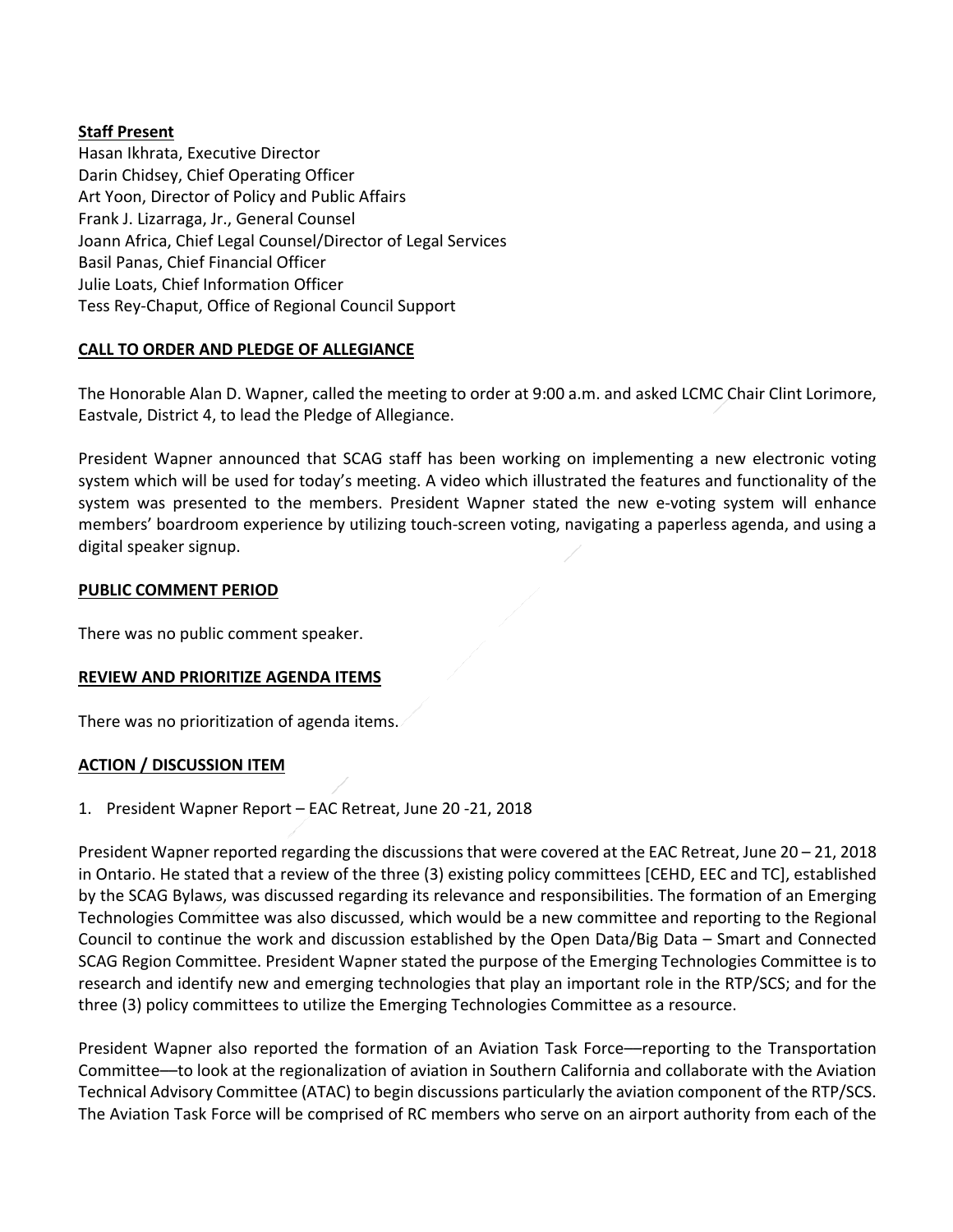airports in the SCAG region. If there is no such representative, President Wapner stated the airport authority may select its own representative to the Aviation Task Force.

President Wapner asked the members to let him or SCAG staff know if interested in serving either the Emerging Technologies Committee or the Aviation Task Force.

For the upcoming Regional Housing Needs Assessment (RHNA) process, President Wapner stated that he, along with CEHD Chair Peggy Huang, will be appointing new members of the RHNA Subcommittee which will be reporting to the CEHD Committee.

President Wapner reiterated that SCAG is the largest metropolitan planning organization in the country and the only agency where cities, counties and transit agencies convene. Therefore, he asked the members to leverage on their role to be the collaborator and facilitator throughout the region while continuing to work together.

As for the District Evaluation Subcommittee, President Wapner reported the subcommittee is comprised of a representative from each county in the SCAG region whose chair is Mayor L. Dennis Michael, Rancho Cucamonga, District 9. The subcommittee is tasked to review the current composition of the Regional Council Districts based upon current city population data from the State Department of Finance (DOF), every five (5) years pursuant to the SCAG Bylaws. He reported that the subcommittee is also tasked to consider issues of equity in representation and voting and ensure procedural best practices in the district evaluation process, whereby cities with five (5) versus seven (7) council members are within the same RC district. The subcommittee will also consider re‐evaluating the population range for districts of 200,000 to 300,000 used in prior evaluations and determine if adjustments should be made or establish a formula to address the growing population of the cities. Another issue the subcommittee is tasked to address is the "automatic rotation of RC District representative" used by certain RC Districts and how this may hinder leadership opportunities for such RC District representatives at SCAG.

Hasan Ikhrata, Executive Director, commented and offered caution when increasing the size of RC District representatives on the Regional Council.

President Wapner emphasized the importance of engaging and communicating with the cities that the Regional Council members represent in their respective districts.

President Wapner stated the members' attendance to the Regional Council and policy committee meetings are very important. When selecting a member to a committee, he considered the member's attendance record as the basis for the appointment. Should there be a pattern of non-attendance, President Wapner stated he will communicate to the respective COGs and cities to have a representative be an active member.

President Wapner stated that as Chairs and Vice Chairs of the policy committees and as policy makers, he asked the members to be actively engaged in their respective committee agendas; provide a clear direction to staff; and to allot time for policy discussions at the meetings.

Councilmember Judy Mitchell, Rolling Hills Estates, District 40, stated that at the EAC Retreat, one of the discussions was considering an increase in the size of the membership of the policy committees which would result with an increase in participation. Darin Chidsey offered clarification that under the SCAG Bylaws, each subregion is allotted with a number of subregional representatives on the policy committee that is equal to the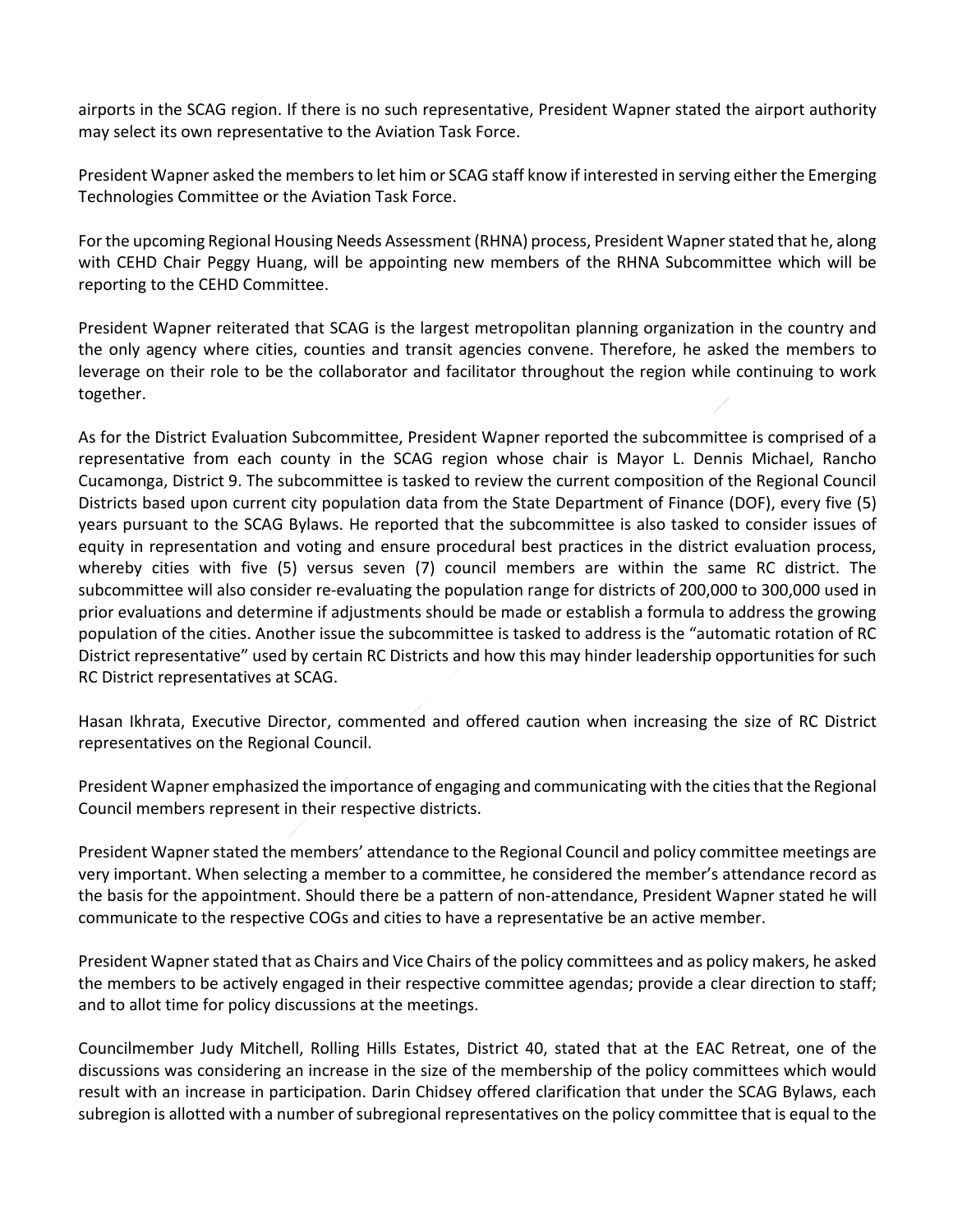amount of Regional Council Districts in the subregion, with a minimum of three (3) subregional representatives on the policy committees per subregion.

Hasan Ikhrata, Executive Director, offered further clarification that pursuant to the SCAG Bylaws, the current President may also make appointments to the policy committees; however, offered caution when doing so and take the growing membership size into consideration.

President Wapner echoed Mr. Ikhrata's comment regarding the increasing membership size of the policy committees while ensuring the balance of its membership.

 Mr. Ikhrata also commented regarding the upcoming Regional Housing Needs Assessment (RHNA) process. He asked the members to think 'regionally' in order to comply with the mandates of the state law.

## **CONSENT CALENDAR**

## **Approval Items**

- 2. Minutes of the Special Meeting August 20, 2018
- 3. 2019 Schedule of Regular Meetings of the Regional Council and Policy Committees
- 4. SCAG Memberships and Sponsorships
- 5. Amendment 2 to the Fiscal Year 2018‐19 Comprehensive Budget
- 6. Contracts \$200,000 or Greater: Contract No. 18‐028‐C01, Regional Transportation Plan (RTP) Implementation and Technical Assistance Services
- 7. Contracts \$200,000 or Greater: Contract No. 19‐004‐C01, Agenda Management Software Maintenance
- 8. Contracts \$200,000 or Greater: Contract No. 18‐025‐C01, 48 Month Lease of Production Copier/Printer and Walk‐up Machines
- 9. Contracts \$200,000 or Greater: Contract No. 18‐011A‐C01, Federal Transportation Improvement Program (FTIP) Online System

#### **Receive and File**

- 10. Purchase Orders more than \$5,000 but less than \$200,000; Contracts more than \$25,000 but less than \$200,000; and Amendments \$5,000 but less than \$75,000
- 11. CFO Monthly Report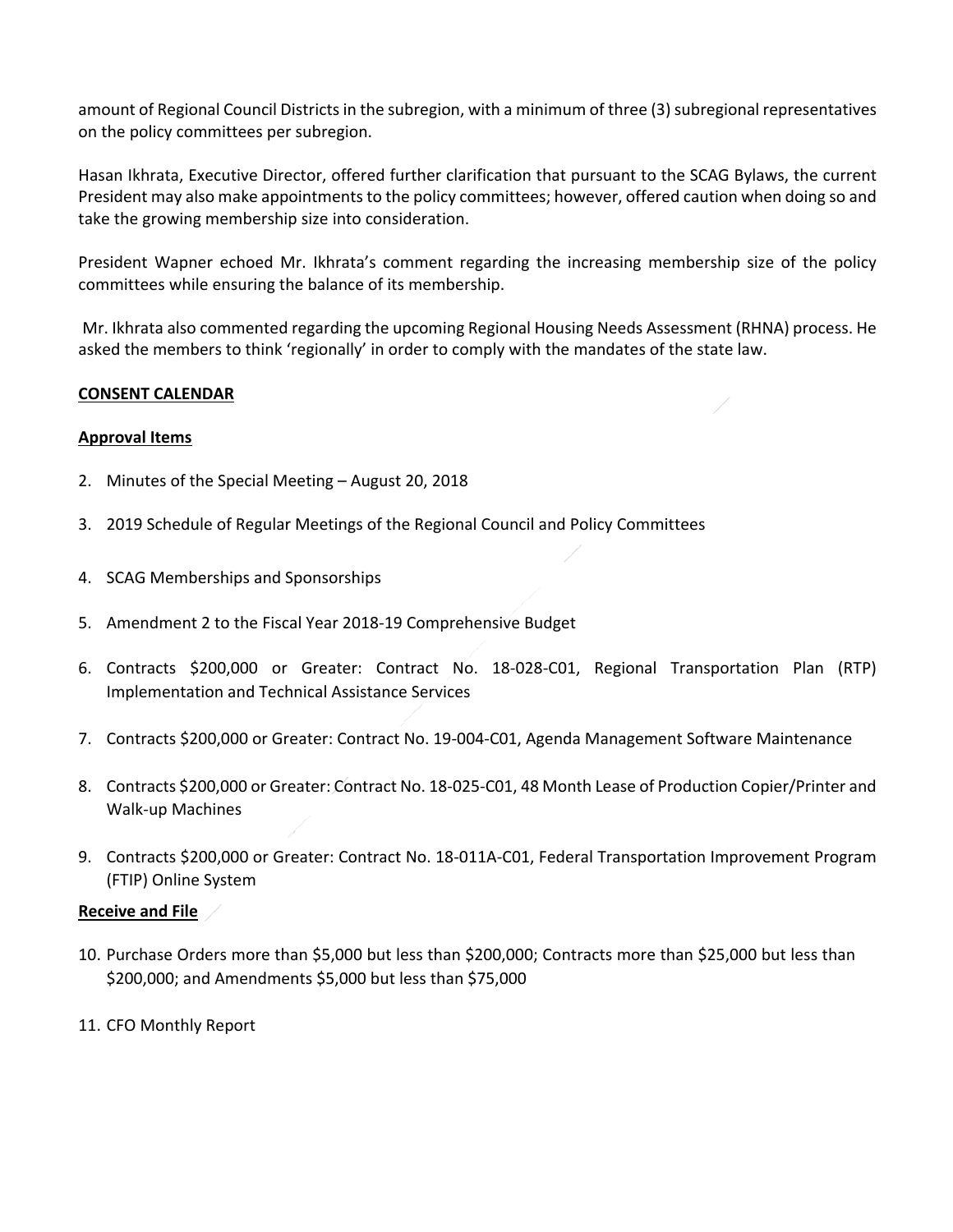Regarding Agenda Item No. 3, *2019 Schedule of the Regional Council and Policy Committees Meetings*, Darin Chidsey, Chief Operating Officer, clarified that the month of January 2019 is not a 'dark' month. President Wapner stated he requested to leave the month of January as a regular meeting month for now.

A MOTION was made (Martinez) to approve the Consent Calendar, Item Nos. 2 through 9; and Receive and File Item Nos. 10 through 11. Motion was SECONDED (Finlay) and passed by the following roll call votes:

- **AYE/S:** Wapner, Jahn, Lane, Finlay, Huang, Plancarte, Hagman, Lorimore, Pettis, Martinez, Mitchell, and Ramirez (12)
- **NOE/S:**  None (0).
- **ABSTAIN:** None (0).

#### **CFO REPORT**

Basil Panas, Chief Financial Officer, provided an update regarding the Incurred and Indirect Cost Allocation plan audits by Caltrans; SCAG's membership dues; budget and grants and contracts.

#### **ANNOUNCEMENTS**

None.

#### **FUTURE AGENDA ITEMS**

None.

#### **ADJOURNMENT**

There being no further business, Chair Wapner adjourned the meeting at 9:29 a.m.

[MINUTES ARE UNOFFICAL UNTIL APPROVED BY THE EAC]